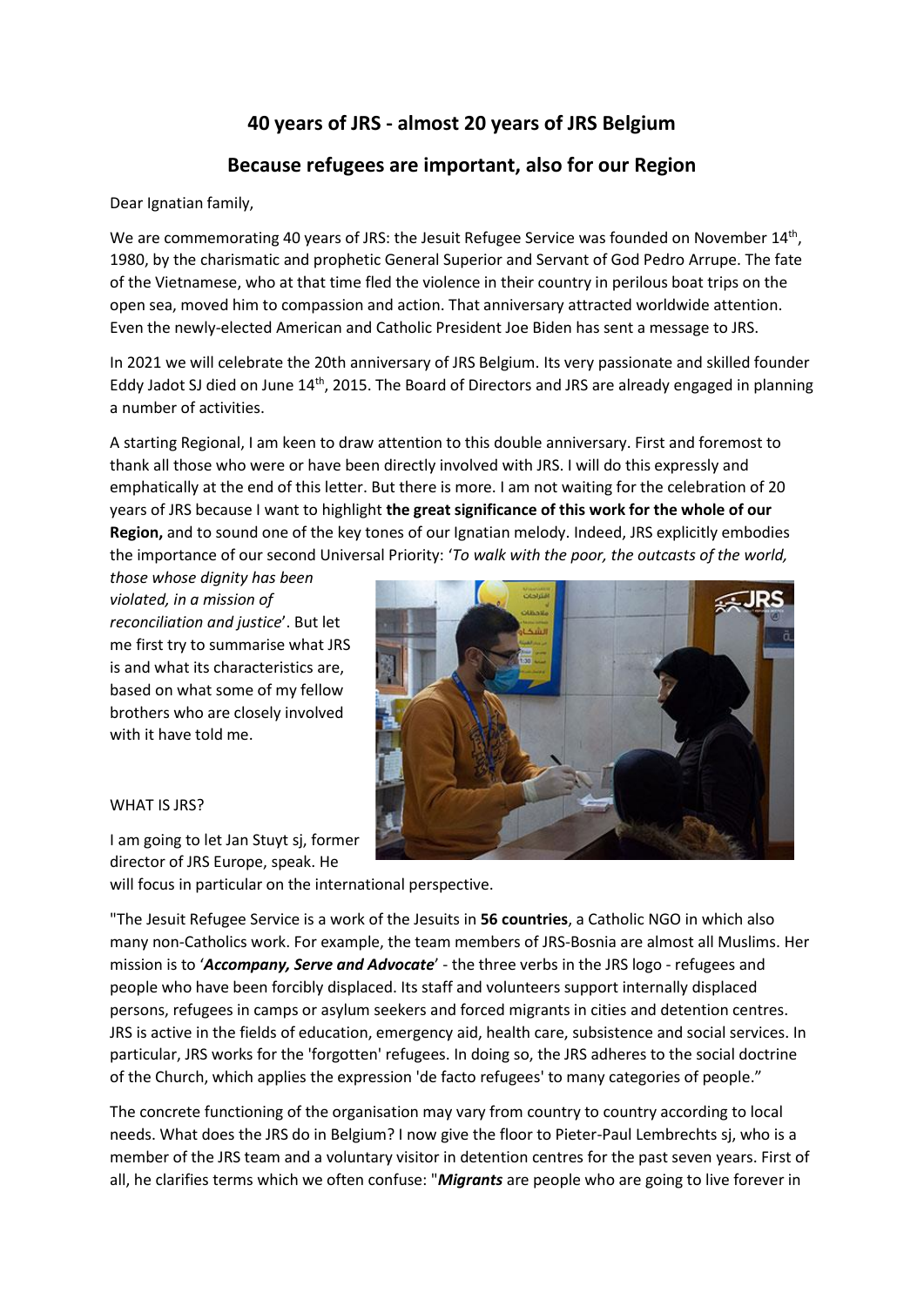another country. Some of them are *refugees*: they migrate because of war, dictatorship, famine. An *asylum seeker* is someone who is seeking recognition as a refugee. Economic reasons are not accepted for refugee status in our country, although this is often unfair and they end up in detention centres".

"During a process of reorganisation over the past two years, JRS Belgium has decided that from now on **it will concentrate on migrants in detention and on alternatives to detention**. France also has detention centres, but the French JRS-Welcome focuses on refugees who are in an asylum procedure and who have not yet exhausted all legal remedies. They provide shelter in communities and families. JRS Belgium has chosen to go where others do not, the 'hopeless cases': those awaiting deportation. They are visited by JRS visitors in three of the six detention centres: Merksplas, Bruges, Steenokkerzeel. Some are called 'accredited visitors': they are allowed to move within the detention centre for a whole day at a time. The 'friendly visitors', like family members, only come to a room where the detainee is taken, for one hour. The detainees are thus treated as prisoners, but with the only crime being that they are staying illegally in our country".

"If you are opposed to such detention of migrants, you should also be able to propose alternatives: such a new alternative JRS project to prevent administrative detention is 'Plan Together', which a number of other team members are working on. It concerns refugees who have not yet been detained, but who are 'at risk of detention'."

"In addition to visits by both volunteers and paid workers, there are 'advocacy officers' who **defend the rights of migrants by engaging in dialogue with the government.** The stories and reports of the visitors provide material for these 'lawyers', e.g. on the respect of fundamental rights in detention. For example, in cooperation with other organisations such as Refugee Action and Caritas, they succeeded in stopping the imprisonment of children. In addition, JRS Belgium has a communication service to raise awareness, and the association can also count on volunteers for translation work, finances, testimonials, etc.".

#### WHAT DISTINGUISHES JRS FROM OTHER AID ORGANISATIONS?

Of course, JRS is not the only aid organisation that attracts refugees. How does JRS distinguish itself from others? Thomas Smolich sj, the current head of the worldwide JRS, on the occasion of the



celebration of the 40 years' Jubilee, expressed it in this way: "Not WHAT we're doing but HOW we're doing it: 'in accompaniment'." That's the JRS niche. **Accompanying refugees** characterises JRS: being with them, in the first place. In Belgium, this is reflected in visiting refugees and forced migrants in closed

centres. On the by now well-known Greek Island of Lesbos the first thing the Flemish Jesuit Tonny Cornoedus (*Picture above*) 'does' is to be there; only then does he see to what extent he can be of service. That says something about the Christian character of JRS. So it's not just any NGO with just concrete goals. Such concern for the dignity of the human being, with whom you want to be and with whom you enter into conversation, is rooted in the Gospel, even though certainly not all staff members are committed to the Church or is a Christian".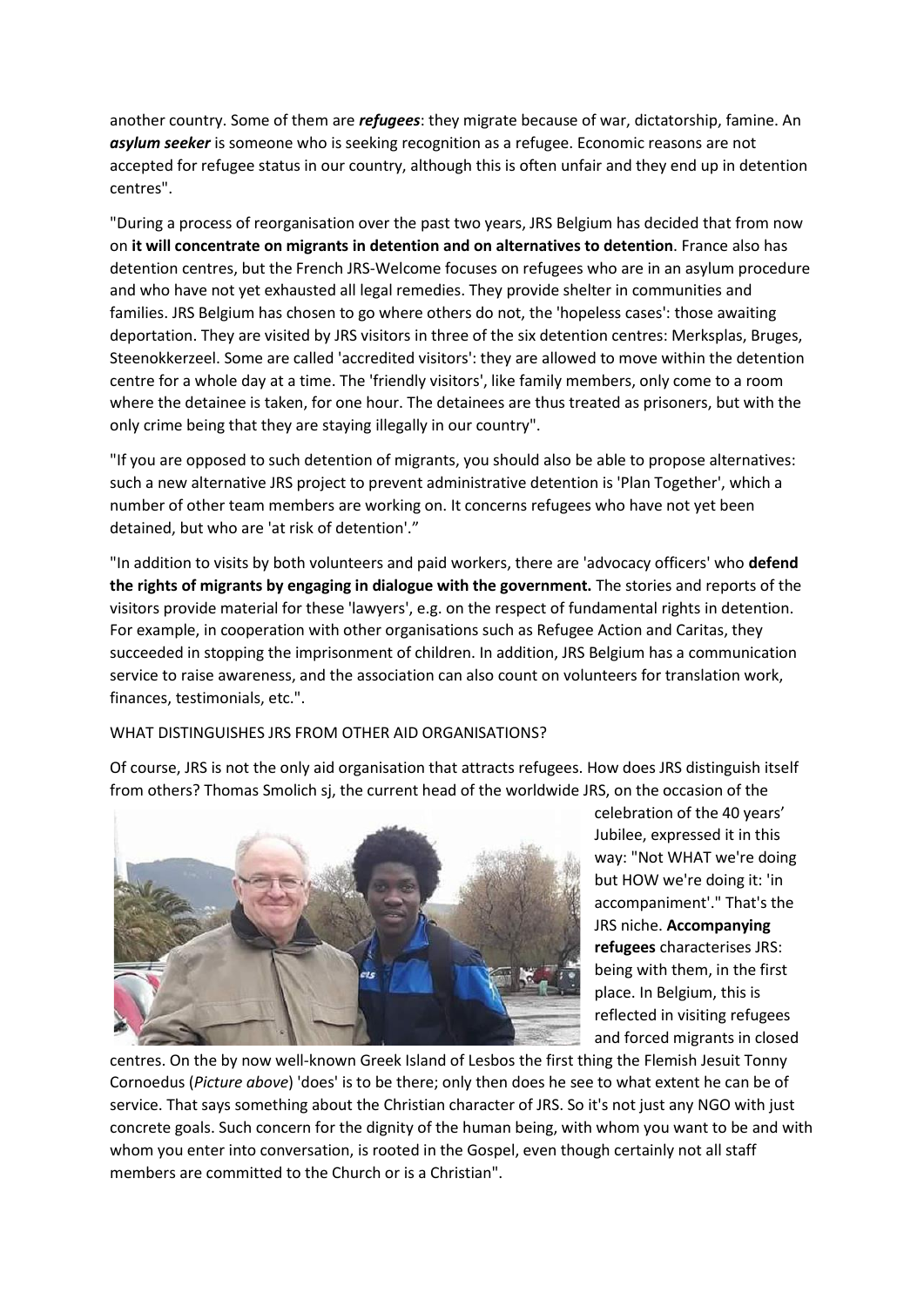Jan Stuyt specifies: "What further characterises JRS (internationally) is an eye for education as well as for pastoral and psychological help. The latter often comes down to helping people with their



traumatic experiences. This is labour-intensive and not amateur work. With education, on the other hand, you can achieve a lot with few resources. In a refugee camp with ten thousand people, there are always teachers present. We help them to get to work. The children - as

shown in *the photo taken in Syria* - can be equipped for life, and education makes them proud because they learn new things. **Education, education, education**, that is the best way to help a country or a population to get out of its misery. In refugee camps, education gives order to the day and structure to the week. It also prevents girls from being pushed into child prostitution. Or, in Africa, from boys joining gangs or becoming child soldiers".

"What distinguishes JRS from other aid organisations is its **close relationship with local churches**. JRS often arrives somewhere at the invitation of a church, so they never start from scratch. When you open a JRS office in Croatia, the church has been active there for fifteen centuries. In contemporary terms: *There is a network waiting to be used!* And even when the crisis is over and JRS leaves, there are local partners to hand the work over to: a parish, a bishop or a Catholic school. That is a great advantage. *Photo below: Belgian bishops at JRS in Bruges*

Pieter-Paul Lembrechts, for his part, specifies: "JRS is not, of course, an organisation for the proclamation of faith, but for guiding, serving and advocating refugees. That is what JRS staff should do well in the first place. Just as we expect teachers in our Ignatian schools to be good teachers in

the first place. **The lay staff are quite open to Ignatian spirituality and the Jesuit heritage**, although some do not know much about it". That is what the undersigned has experienced when last year he was allowed to animate two days of spirituality for these so valuable people. As Pieter-Paul puts it: "In any case, I think my life has been more spiritual since I joined this



NGO than when I worked in reflection centres. And the team spirit is very good right now, despite the corona crisis".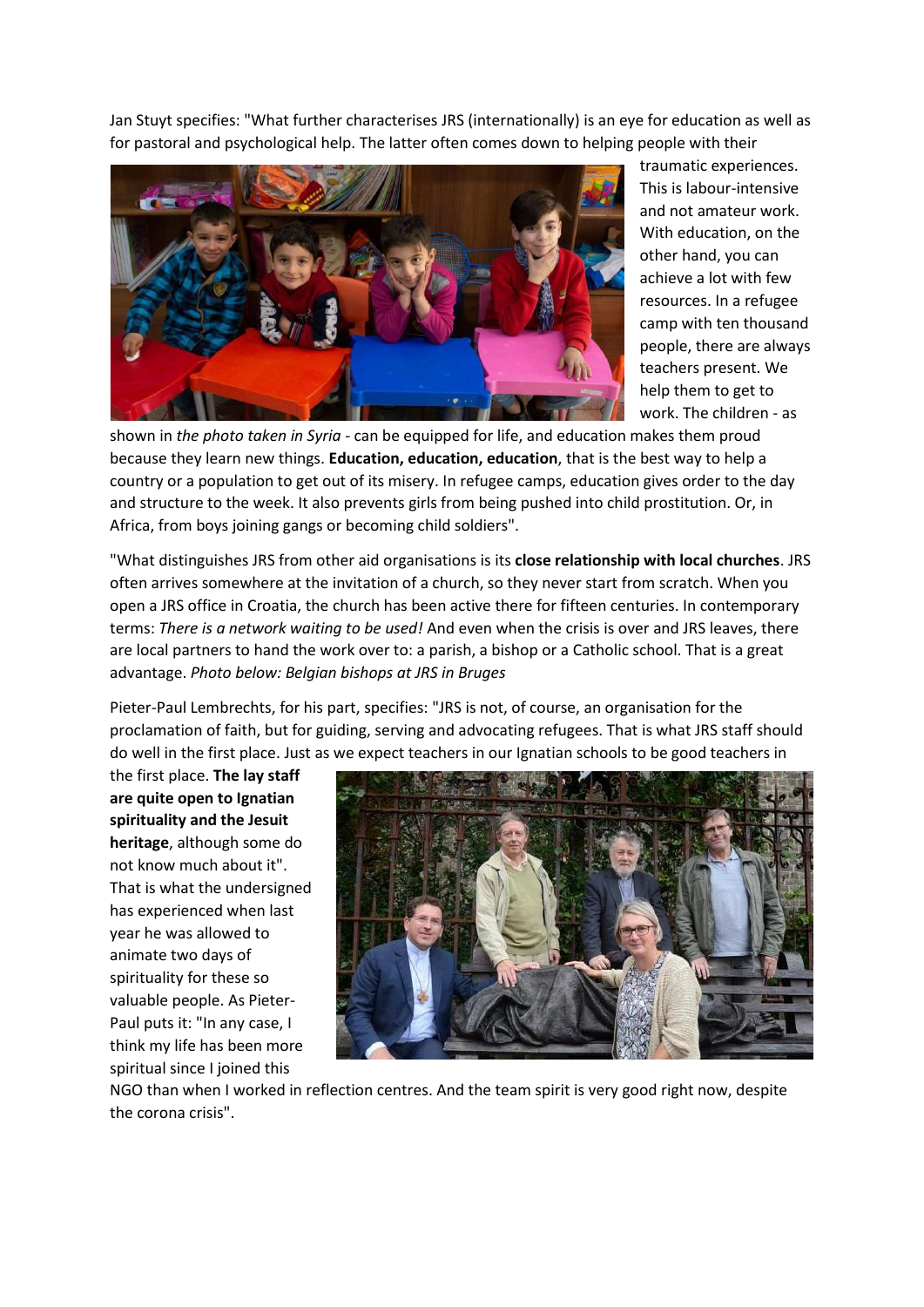#### WHAT DOES JRS *MEAN* TO ALL JESUITS AND EMPLOYEES IN THE ELC?

At a closer look, JRS also means a lot to all Jesuits and the many employees. Pedro Arrupe, the founder, foresaw this: *'I see this as a new modern apostolate for the entire Society, very important for now and for the future, and from which the Society will also benefit spiritually.'* JRS has indeed become an important instrument and symbol of our social apostolate for the Society. Through contact with refugees and migrants, by listening to their stories and by sharing their concerns, many Jesuits and lay people are transformed internally. What meanings and challenges do I perceive for us here?

#### **Historical significance**

At the time when Arrupe founded JRS, there were 16 million refugees worldwide; now there are ... **80 million**. The refugee problem is a historical problem! Arrupe probably did not suspect that JRS would grow in this way and be needed for so long. The scale of the problem already shows that this must be a concern we all share.



#### **Moral significance**

The fact that JRS Belgium focuses on the detainees highlights the meaning of our new regional project **'IntelSoc'** or 'intellectual and social apostolate', housed in our new community 'Favre' in the Maria-Theresiastraat in Leuven. From the autumn of 2021, IntelSoc will focus on the two worlds of detention and migration, which seem separate but strangely merge into the refugee issue. A cooperation between JRS Belgium and Intelsoc is obvious and can undoubtedly generate fruitful synergies between the practice of visits, advocacy, academic study and university education.

Xavier Dijon sj, professor in nature and labour law and for many years a scientific collaborator of JRS, has this year, as it were, given an IntelSoc launch with his extensive scientific publication *Les frontières du droit. Quelle justice pour les migrants?* (Lessius).

Detention is the niche of JRS Belgium. That decision has calmed things down. Not a multitude of projects, but simplification, concentration on the core task. **No growth in width, but in depth.** The previous General Adolfo Nicolás always talked about depth. This work also needs depth, intellectually and spiritually. No empty phrases. *Non multa sed multum*, the ancients said. Not much but thorough. Visiting takes us to the bottom of the problem.



At that moment you see: In Europe we are going through a deep crisis. Not a mere refugee crisis, but a crisis of hospitality. It is a **moral crisis**: European migration policy means that we do not want those people. In our country, people without legal residence are treated as prisoners, as criminals. Fortress Europe. It is, at the same time, a spiritual crisis: we need conversion

to humanity and **hospitality**. And it is also an opportunity. Refugees challenge Europe to regain its identity and return to its roots. Aren't those roots also evangelical?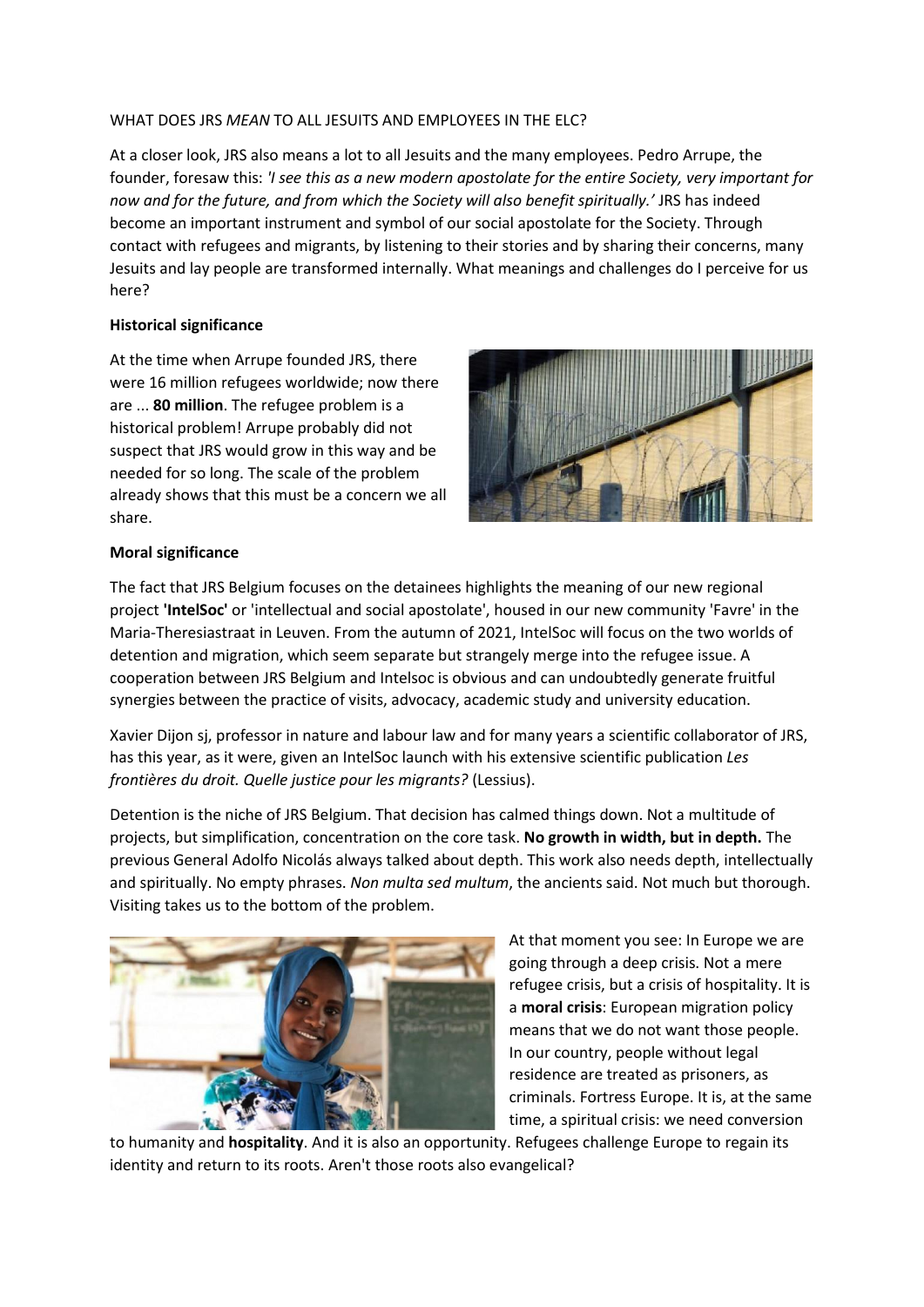#### **Spiritual and evangelical meaning**

In 1980, Arrupe wanted to fulfil Jesus' mission to welcome strangers. Pope Francis echoed this clear message 40 years later: '**In the refugees you recognise Jesus**, who himself was a refugee in Egypt. Those who receive refugees receive Jesus and take care of Jesus. He invites us to offer a home to refugees and migrants and to welcome them'.

The fact that the first JRS verb is 'accompany' refers directly to our identity: **to be a companion**, in being companion of refugees we also become more companion of Jesus. What strikes me about Jesus is that in the first half of the Gospel he constantly tries to relieve suffering, but in the second half of the Gospel himself joins in that suffering. That is what the JRS-travellers do, in my view: Join the powerlessness of the refugee, become companions of the outcast.

JRS workers perform heavy spiritual labour: they often find themselves in the mixed feelings of **powerlessness** and yet of permanent responsibility. It is a place where a lot of spirituality is needed and can be developed. There is also a great challenge of "reconciliation". Can he or she forgive our lack of hospitality? Can we reconcile ourselves with this disturbing presence?

And yet Pieter-Paul also testifies: 'It is often claimed that our work in detention is heavy. That it leads to burnout. And indeed, we do sometimes notice that. But is the cause the contact with the detainee? After all, visiting the migrants also gives us a feeling of 'eagerness'. It is not what you would call 'pleasant', nor is it easy, but it does motivate us. That is why we have joined JRS. It is a **'ministry of consolation**' (J.W. O'Malley). It brings consolation to the prisoner, and also to ourselves. At first sight it may seem surprising, but not if you have had experience with severely ill and incurable people'.

#### **The meaning of volunteering**

There is a lot of similarity between work in palliative care and working with refugees, also because a professional team works together with professionally managed volunteers. They are so much more than a cheap working force. In a work paper we read: "Employing volunteers is an answer to the existential question of our sympathisers to change our society and to stand up for migrants. It also answers the question of active believers and sympathisers to share the Jesuit mission and to make the new Universal Apostolic Priorities of the Society operational. **The volunteers' insights in the JRS mission is unique and complementary to that of the team, and, together, they form a JRS community.** The unremunerated work is a witness in itself. Often it is easier for the detainee to make contact with a volunteer than with an accredited visitor: they are only there for him or her and for no other reason".

#### **The significance of professional work**

At the same time, JRS is a call for professional work, and this does not contradict the above at all. First and foremost, I am thinking of the importance of **sound legal advocacy work** and the enormous amount of work that is being done in this respect. The reports and monitoring of visitors in fact inspire the advocacy work.

JRS work is hard work. And yes, in essence there is a blessing in meeting the poor, the refugee. Nevertheless, overburdening and burnout are never far away. It is precisely for this reason that, in my opinion,

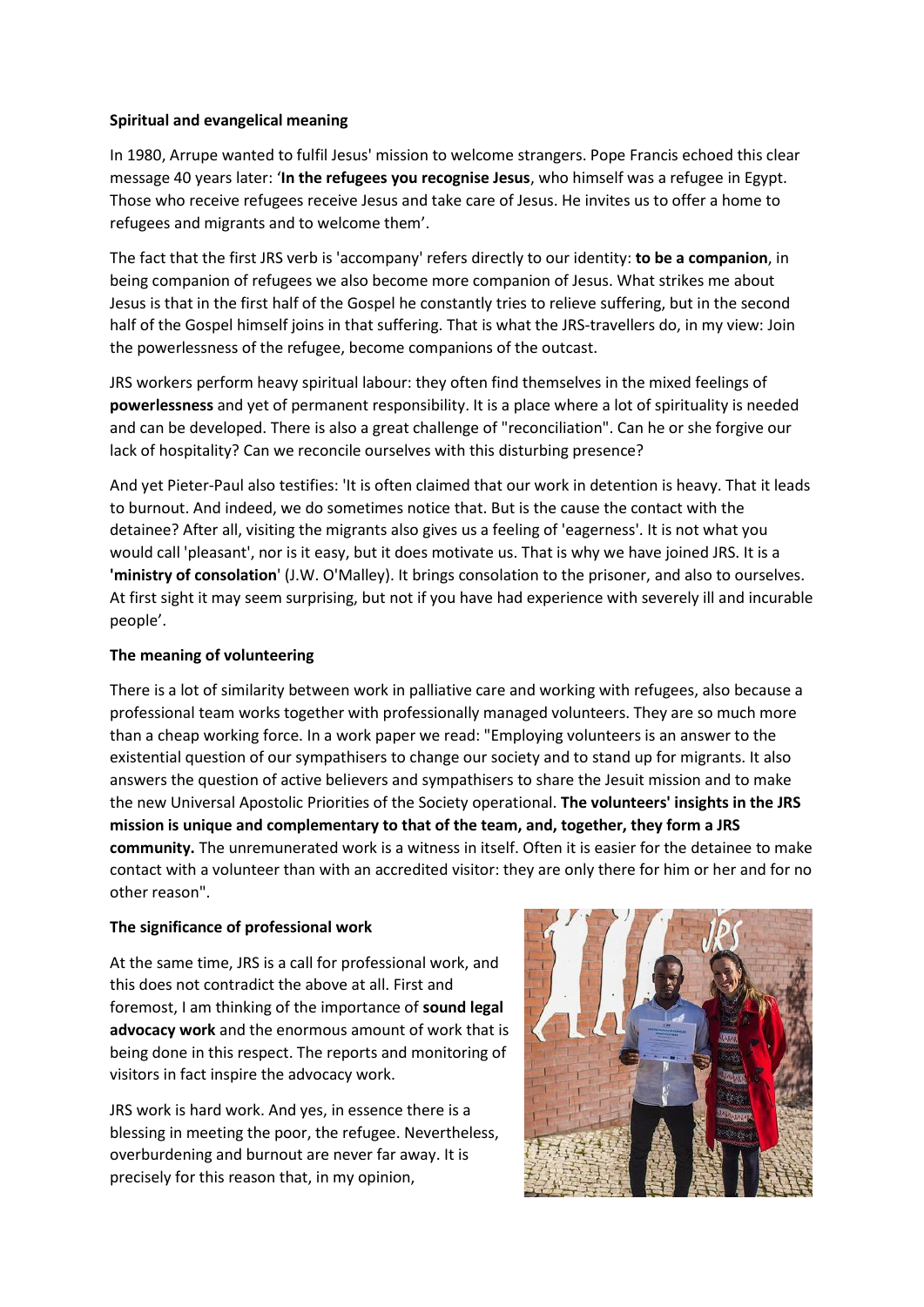professionalism is needed in the organisation of the structure as well as in the **HR support** of teams, team members and volunteers. Attitudes such as empathy but also 'containing' - being able to allow and channel strong emotions without being overwhelmed by them - and discovering sources of resilience seem essential in this regard.

But it is no coincidence that this need also exists in many other structures of our society: in so many companies, hospitals, schools we are confronted with a **phenomenon of fatigue**. The way in which an international organisation like JRS tries to tackle this can also inspire others (and vice versa).

### **Apostolic significance: social justice and a future for young people**



JRS strongly incarnates the second priority for the apostolic body of the Society of Jesus and its collaborators for the current ten years: **'To walk with the poor**, the outcasts of the world, those whose dignity has been violated, in a mission of reconciliation and justice.' At the same time, the third priority: 'To accompany young people in the creation of a hope-filled future'. How can the young people in our schools really be happy without worrying about the happiness of their far

less fortunate peers around the world? That is why the **social projects in the schools**, unfortunately under pressure in corona times, remain so important. On the other hand, there are those younger migrants themselves who are already reaping the benefits of good hospitality, such as in the **Emmaus project** which is accommodated in our community in Mechelen.

#### **Political significance**

JRS celebrates three "principles": Accompany, serve, advocate. 'Accompany' and 'serve' are words with which we are more familiar in our spiritual vocabulary than to '**defend/advocate**', although Mary is called 'advocata nostra' in the Salve Regina. 'Advocate' is not easy to translate. It is more than defending, certainly more than defending rights, more than 'pleading in favour of'. It expresses solidarity, granting the capacity to speak. In the end, the one who advocates should no longer speak on behalf of the refugee, but let him or her speak for himself or herself so that these persons (80 million people!) no longer have to undergo history but co-determine it for themselves. We are not that far yet.

In any case, 'Advocate' takes us to the political meaning of JRS. Here, 'Politics' not only refers to the political problems and barriers encountered in the refugee issue. The refugees provoke **structural reflection and action**. And that is why they question our '*polis*', our Belgian and European society, 'Fortress Europe' itself. They therefore do not only challenge us to individual commitment to concrete people. How and where do refugees invite each and every one of us, as a society, to a common and political discernment at the service of the least?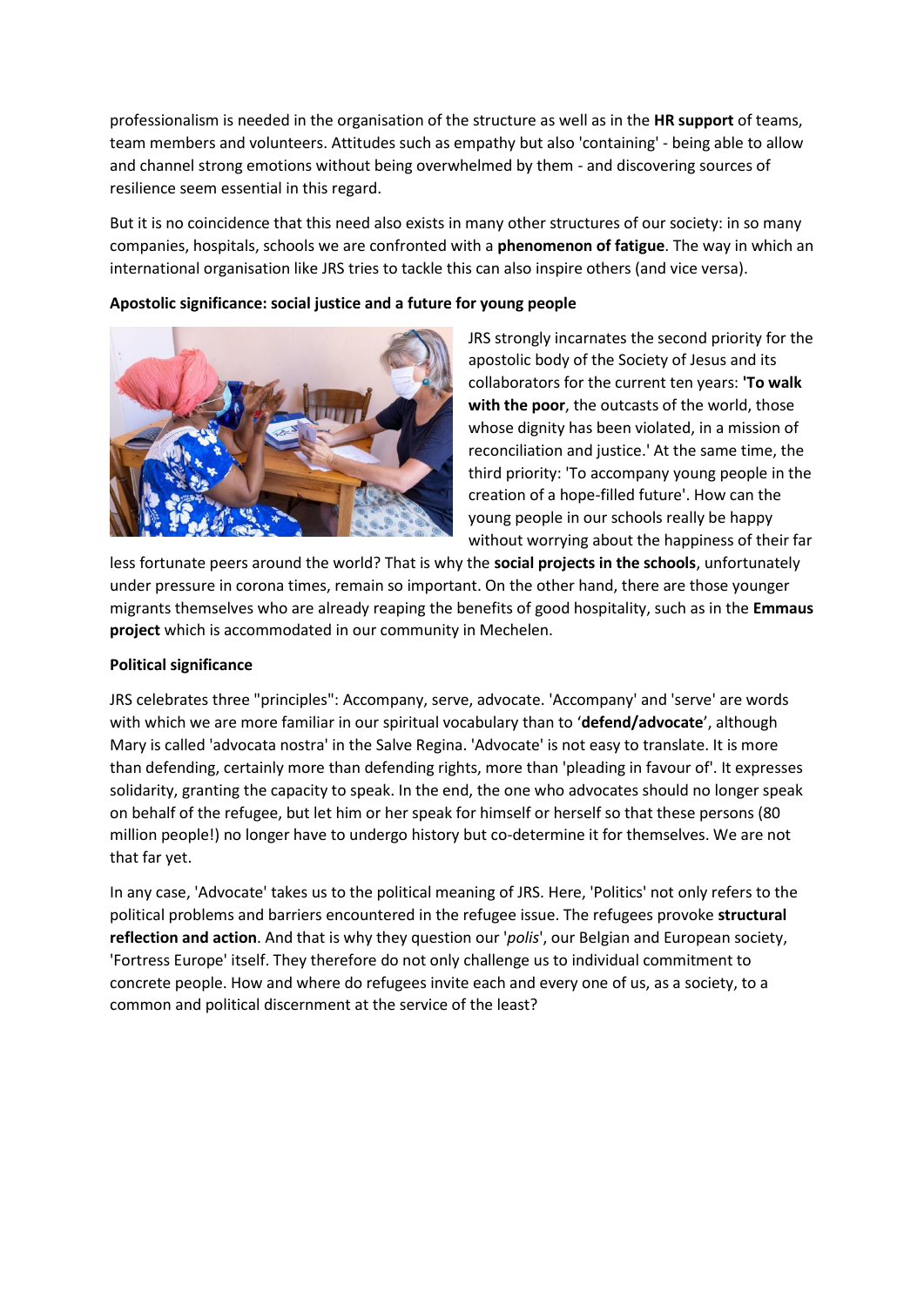

#### **Liturgical significance and challenge**

On the last Sunday of the liturgical year we were confronted with the radical question: which group do we want to belong to? Either to those about whom the Son of Man himself says **'I was a stranger and you welcomed me**' or 'I was a stranger and you did not welcome me'?

This spiritual perspective is in line with this year's **Advent campaign** of *Welzijnszorg*, which focuses on living in dignity, having a decent home: **the House of God** is the home of righteousness, the home of mercy, a home for everyone, a home of hope. Perhaps the four Advent Sundays could also be an invitation for our whole Region to pay particular attention to those who no longer have a home, for example, by providing a weekly testimony, a story that brings us close to the commitment of JRS. **In this way, Christmas will be the feast of the home of peace.**

#### PERSONAL THANKS

Our final word must be a huge thank you. And since this would not be an empty word, but a personal tribute, I will mention names - at the risk, indeed, with the certainty that I will not mention many.



Let me first remind you of **the Jesuits from our Region who used to be active in JRS**. We have already mentioned Jan Stuyt. In his JRS years, he met his fellow Jesuit Rik De Gendt in many places: Zagreb, Hong Kong and Aix-en-Provence. Rik travelled for many years and wrote a lot in foreign magazines (Italian, Spanish, French) and in the newspaper 'De Standaard'. Rik was associated with JRS-Europe for many years, with John Dardis as director at that time.

Further back in history, Vincent Diercx de Casterlé (RAN) was in the camps on the Thai Cambodian border from 1985 to 1993, and from 1993 to 2003 he worked for JRS in Pnom Penh, Cambodia. In 2004 he came to Heverlee where he died in 2008. During eighteen years Vincent worked full time for JRS! Frans Chanterie sj left Xavier College in Borgerhout (Antwerp) to work from 1992 to 2000 in Rwanda, Malawi, Zambia and Angola. Brother Jan Caers worked eleven years (1982 - 1993) in the AWASA camp Ethiopia. Bart Bosteels gave the best of himself as a regent from 1988 to 1990 in the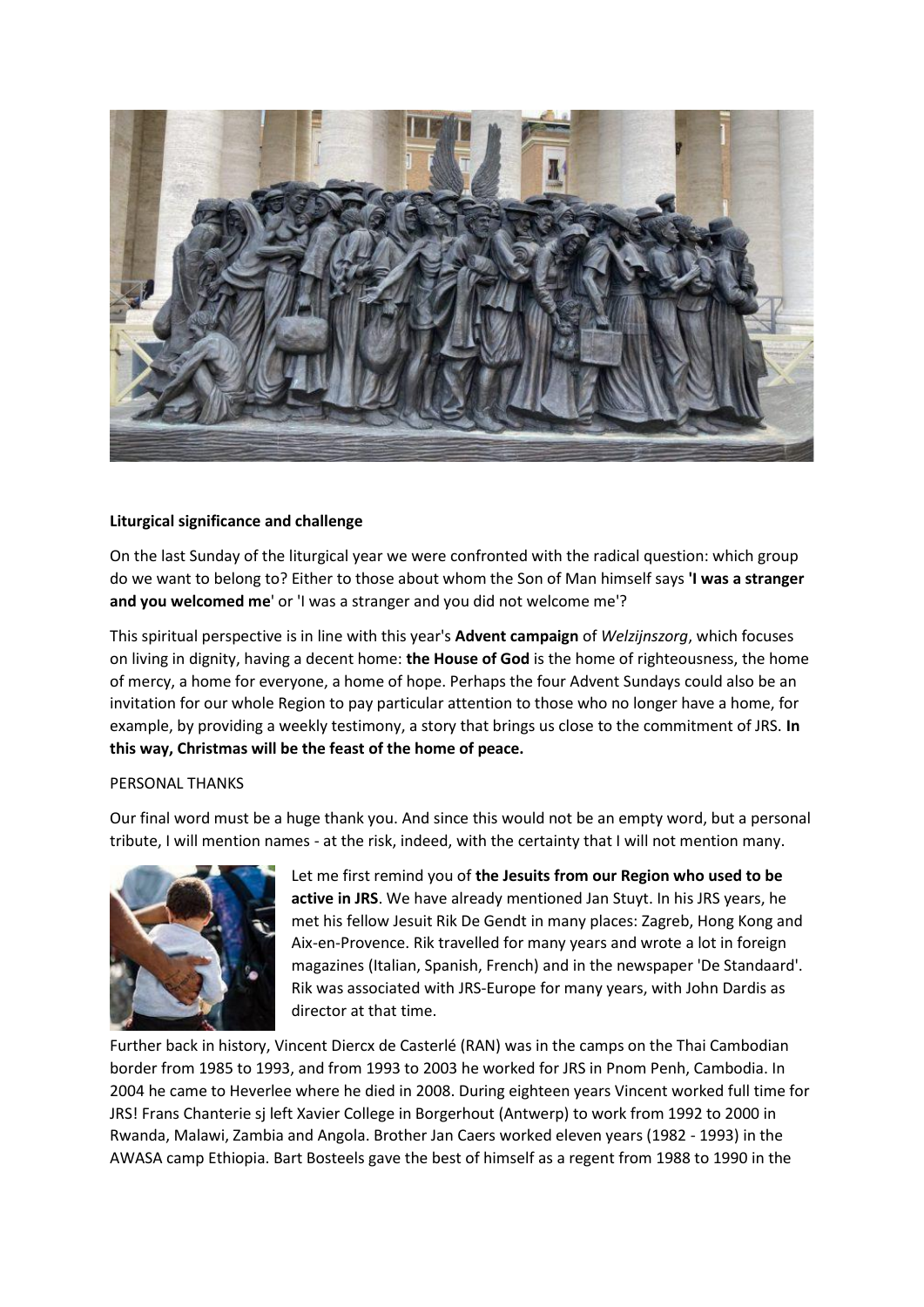Phanat Nikhom camp for Vietnamese in Thailand. Many years later, Wouter Blesgraaf worked hard as a regent for JRS UK and JRS Belgium, and more recently also Bastiaan van Rooijen.

We would like to thank the current **board of directors** of JRS Belgium for their efforts: Alain De Neef, Arnaud Hoc, Hamida Chikhi, Philippe Marbaix sj, Leo De Weerdt sj, chairman Xavier Ortegat who will soon finish his third and final term. We also thank Garcia José Ignacio sj and the employees of JRS-Europe in the Brussels office. Arnout Mertens is International Director of Programmes and Innovation at Jesuit Refugee Service in Rome. He has many contacts with vital donors in Flanders and the Netherlands.

I would like to 'personally' thank **all the people in the current core team**.

- ⎯ Baudouin Van Overstraeten director, former lawyer and in municipal politics
- Pieter-Paul Lembrechts sj closed centres, currently in Merksplas
- $-$  Helga Corvers lawyer, first visitor in return homes, now team support
- Maaike Vanderbruggen historian, first closed centres, then return homes, now Plan Together (= alternatives) and advocacy.
- ⎯ Griet Demeestere lawyer, first closed centres, now Plan Together
- ⎯ Vera Tikhomirova of Russian origin, bookkeeping, reception



- ⎯ Dennis Van Vossel lawyer, first closed centres, now communication and fundraising
- Ruben Bruynooghe was a lawyer, now visitor closed centres and advocacy
- ⎯ Kristien Vliegen returnees worked in Congo, Eritrea, Vietnam, Abdhazia, Malawi and Guatemala.
- ⎯ Yasmina Lansman Moroccan-Belgian, lawyer, anthropologist, closed centres
- Emmanuel Berinyuy Ngaikpu from Cameroon, return homes and Plan Together
- Paweł Bondaruk sj from Poland, closed centres, volunteer work, anniversary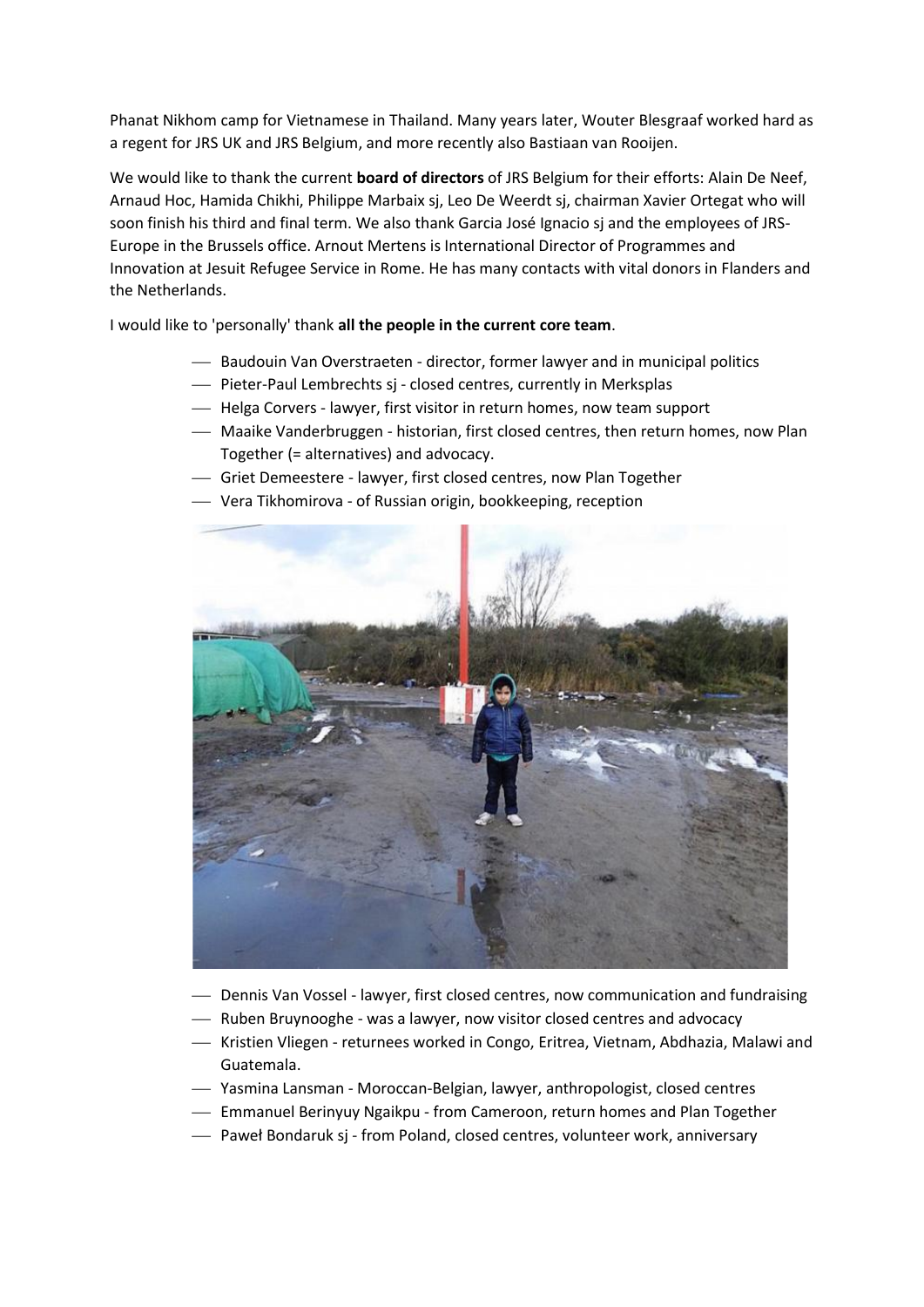These are the names of the **friendly visitors**: André Degand, Marie-Rose Hoornaert, Bruno Standaert, Guy Lethé, Xavier Renders, Marie-Françoise Assoignon, Christof Grootaers, Hugo Jansen, Vincent Mutebi.

There are also Eddy Denckens, Julia Zomignani Barboza, Inès Nzeyimana, Marta Gionco, Jan Croes and a large number of other volunteers for long or short periods of time and the many who used to work for JRS.

To thank you is to say that your work is not self-evident, but an sign of God's presence: **'Whatever you did for one of the least brothers of Mine, you did for Me'.**

A very last word of thanks to those who read this letter and improved it both linguistically and in terms of content: Leo De Weerdt, Pieter-Paul Lembrechts, Jan Stuyt, Jacques Haers, Rita Loyens, Xavier Ortegat, Baudouin Van Overstraeten, Bart van Emmerik, Walter Ceyssens.

Marc Desmet sj

Regional

First Sunday of Advent 2020



Deposition of the Cross on the tomb of Fr. Pedro Arrupe